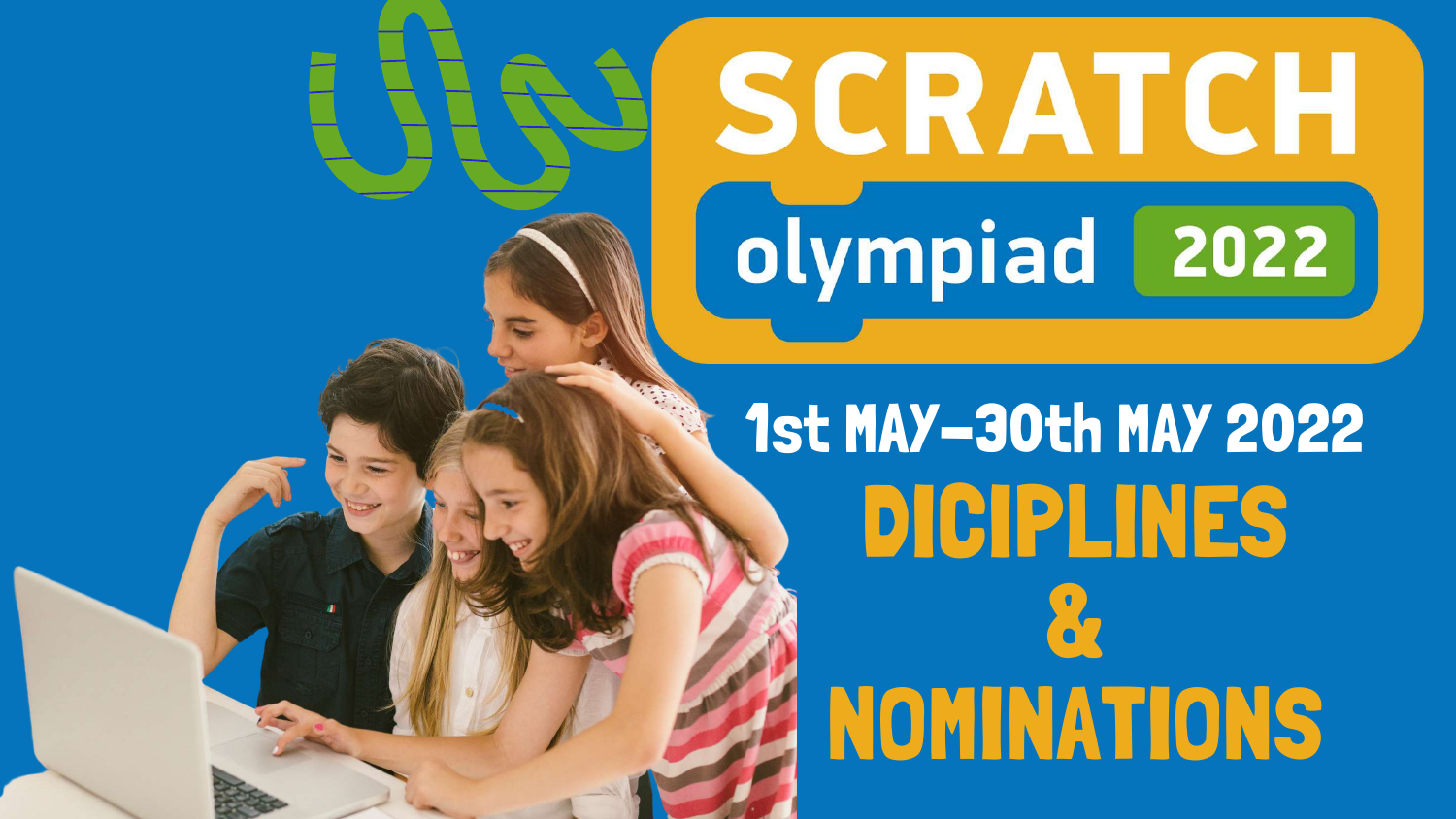- **Students of educational organizations from the age of 7**
- **Students of pedagogical universities**
- **Teaching staff**

**The age of the participant is considered as of 24th of June, 2021.**

### Participants of the Malaysian national stage of the Scratch Olympiad

ALL participants **are permanently residing in the territory of Malaysia and citizens of Malaysia temporarily residing in other countries can take part in the Malaysian national stage of the Scratch Olympiad without preliminary qualification.**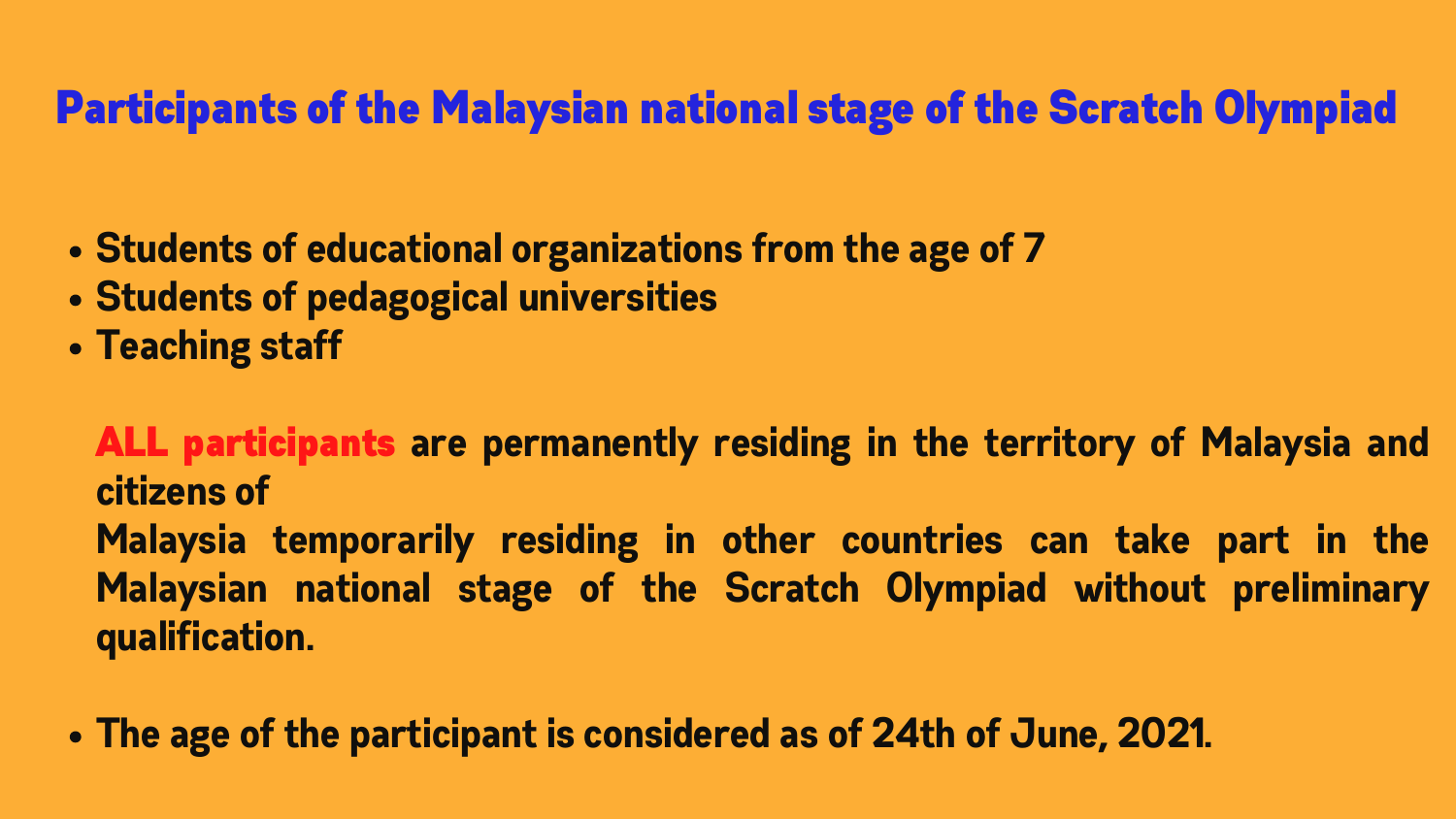**Malaysian national stage of the Scratch Olympiad is held in 1 discipline:**

- **Within each discipline of the Malaysian national stage of the Scratch Olympiad participants are distributed according to their age.**
- **It is allowed to participate in the nomination intended for an older age group than the actual age of the participant.**
- **Each nomination has its own task and its own definition of results.**

**Scratch - creative programming on Scratch; a.**

### Disciplines and Nominations of the Malaysian national stage of the Scratch Olympiad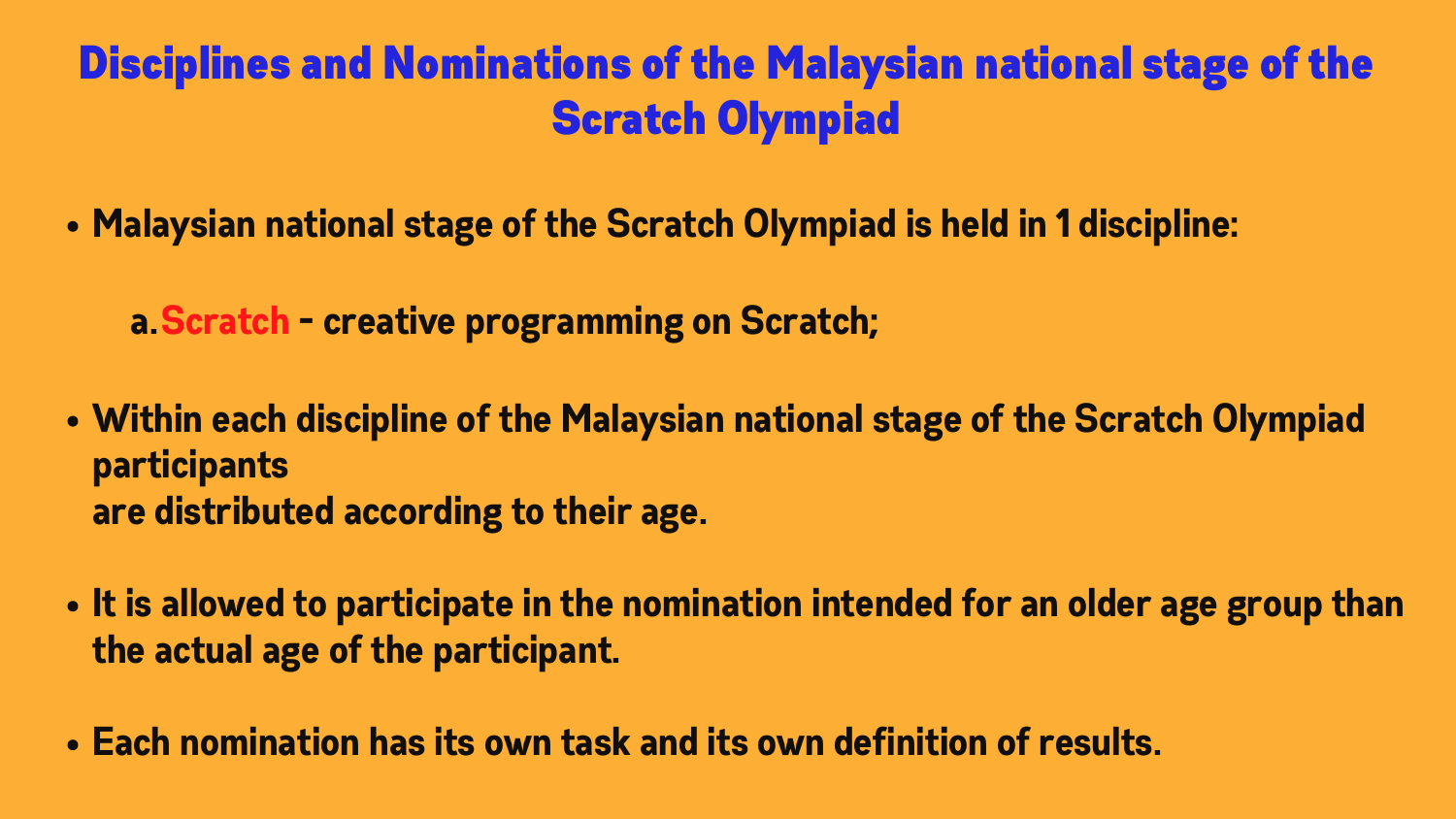- **1. MIT Scratch is available on [scratch.mit.edu.](https://scratch.mit.edu/)**
- **2. Participants may create their account using their own email address.**
- **3. Participants are required to publish their project and submit us the link.**

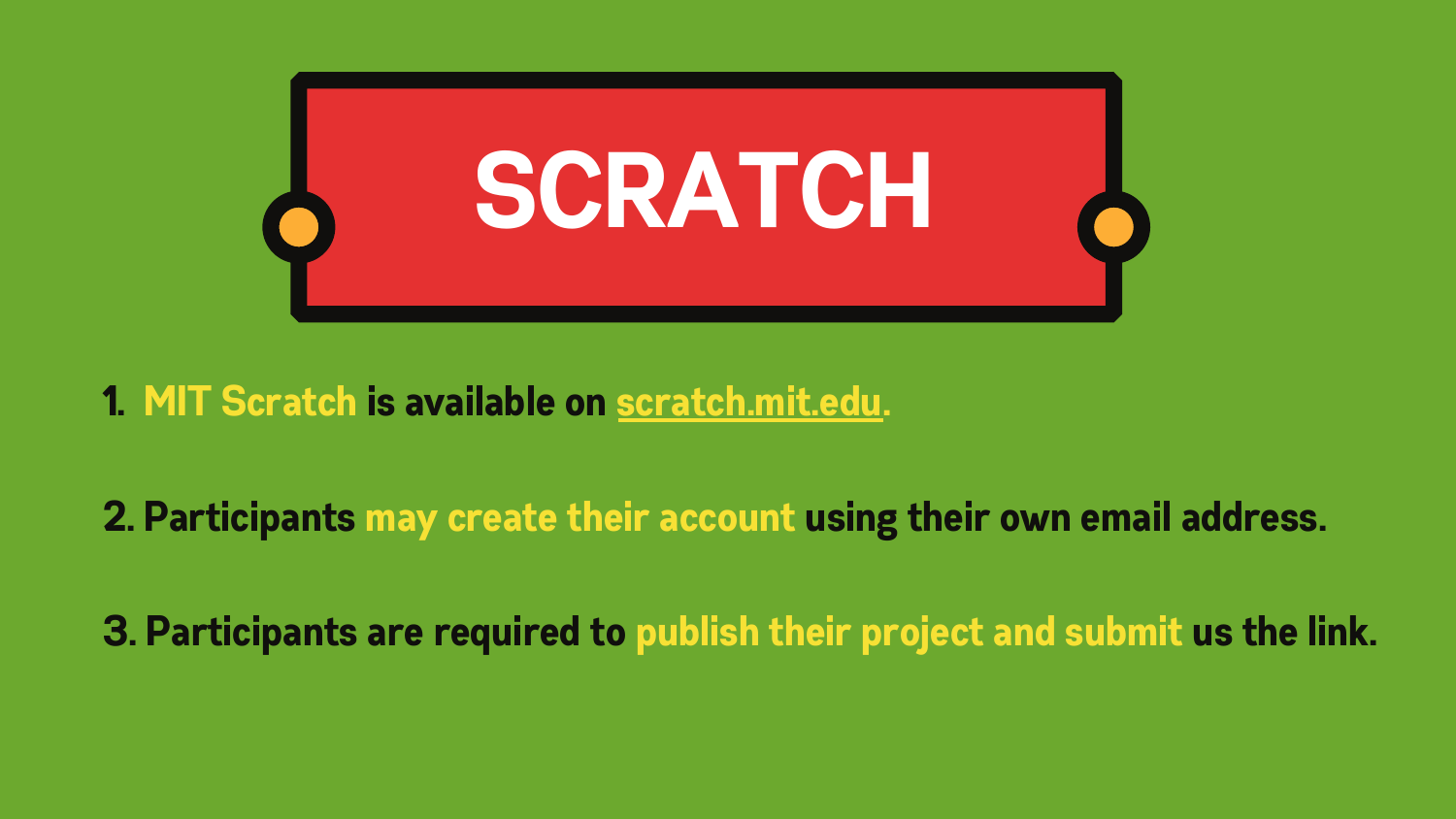- **Projects of participants of** 7-8 year old **are accepted for participation in the nomination.**
- **The project is an** animated story **- it must be made in the** Scratch programming environment.
- **The participant chooses an** object of observation or research from the surrounding world, comes up with an entertaining plot and creates an animated story.
- **Topics may vary,** for example: my family, my toys, my pet, my home, my friends,

## **SCRATCH MY WORLD**



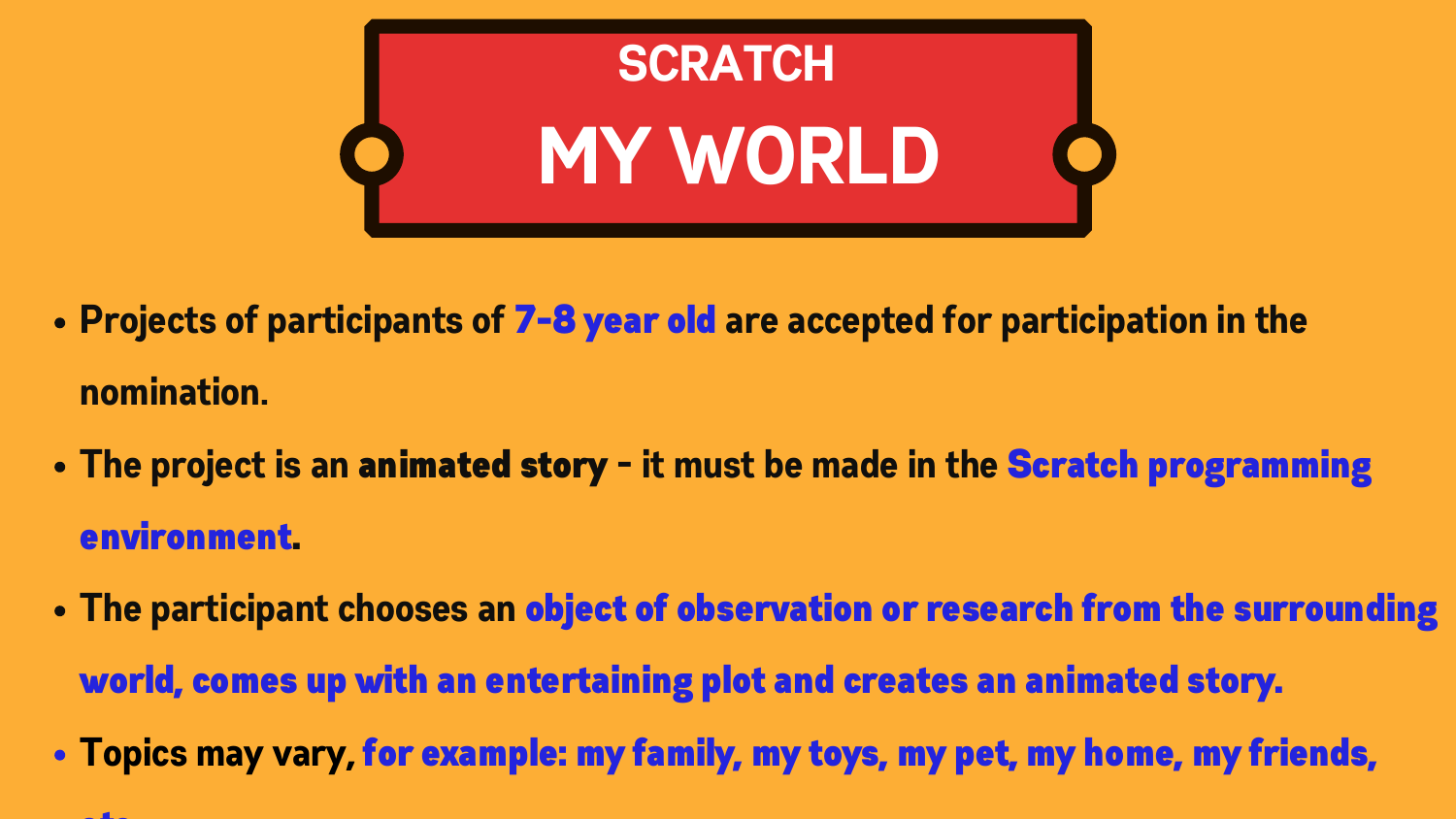- **Projects of participants of** 9-10 year old **are accepted for participation in the nomination.**
- **The project is a** voiced animated story **- must be made in the Scratch programming environment.**
- **The participant can choose a favourite work of a writer or poet and retells the story through animation.**
- **The participant can take on the role of the author of the work and present the voiced animated story of his own composition.**



## **SCRATCH MY BOOK**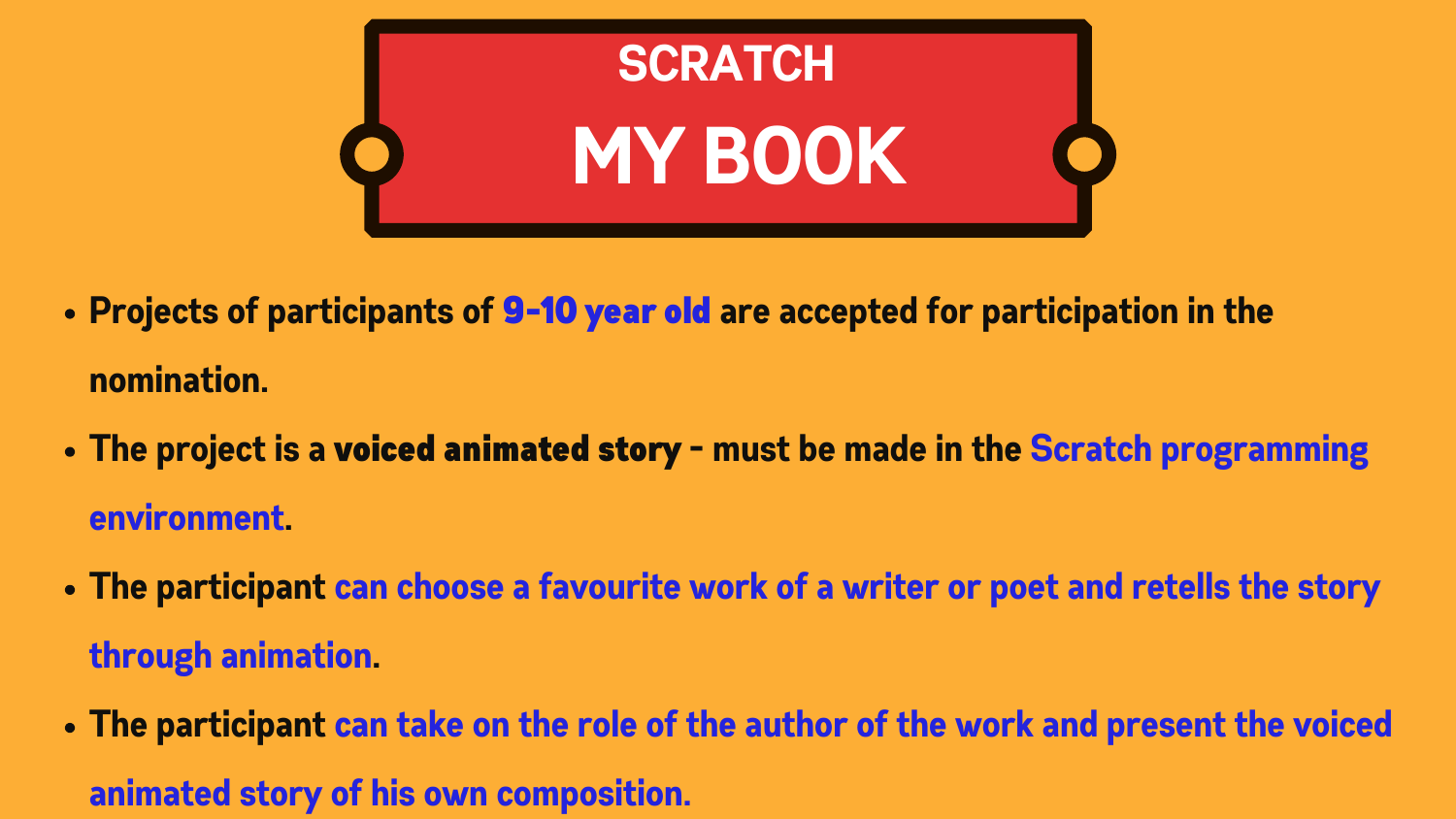- **Projects of participants of** 11-12 year old **are accepted for participation in the**  $\bullet$ **nomination.**
- **The project is a** computer game quiz **- must be made in the Scratch programming environment.**
- **The participant chooses one of the subject/interdisciplinary areas: "Mathematics" , "History" , "Robotics" , etc., comes up with a tutorial plot, creates characters that play the role of the quiz hosts, makes up different types of questions, programs a counter of correct/wrong answers.**



## **SCRATCH KNOW-ALL**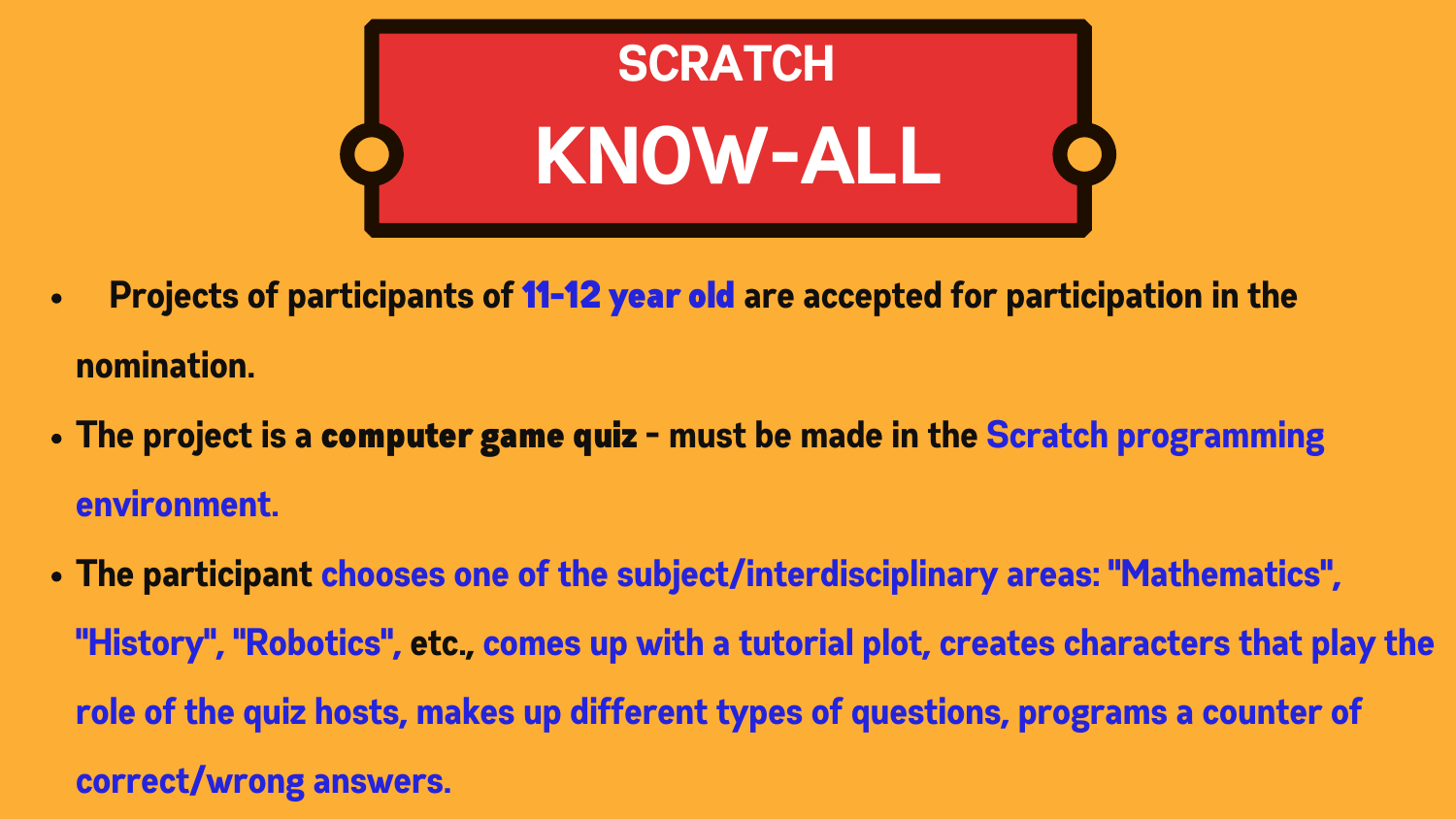- **Projects of participants of** 13-14 year old **are accepted for participation in the nomination.**
- **The project is a** computer game **- must be carried out in the Scratch programming environment.**
- **The participant can come up with a new game or take as a basis the plots of famous computer games.**
- **The game should be a complete project, understandable to a beginner.**
- **The game must have at least three parts: the beginning, the game period, the end of the**

**game.**



## **SCRATCH GAMES**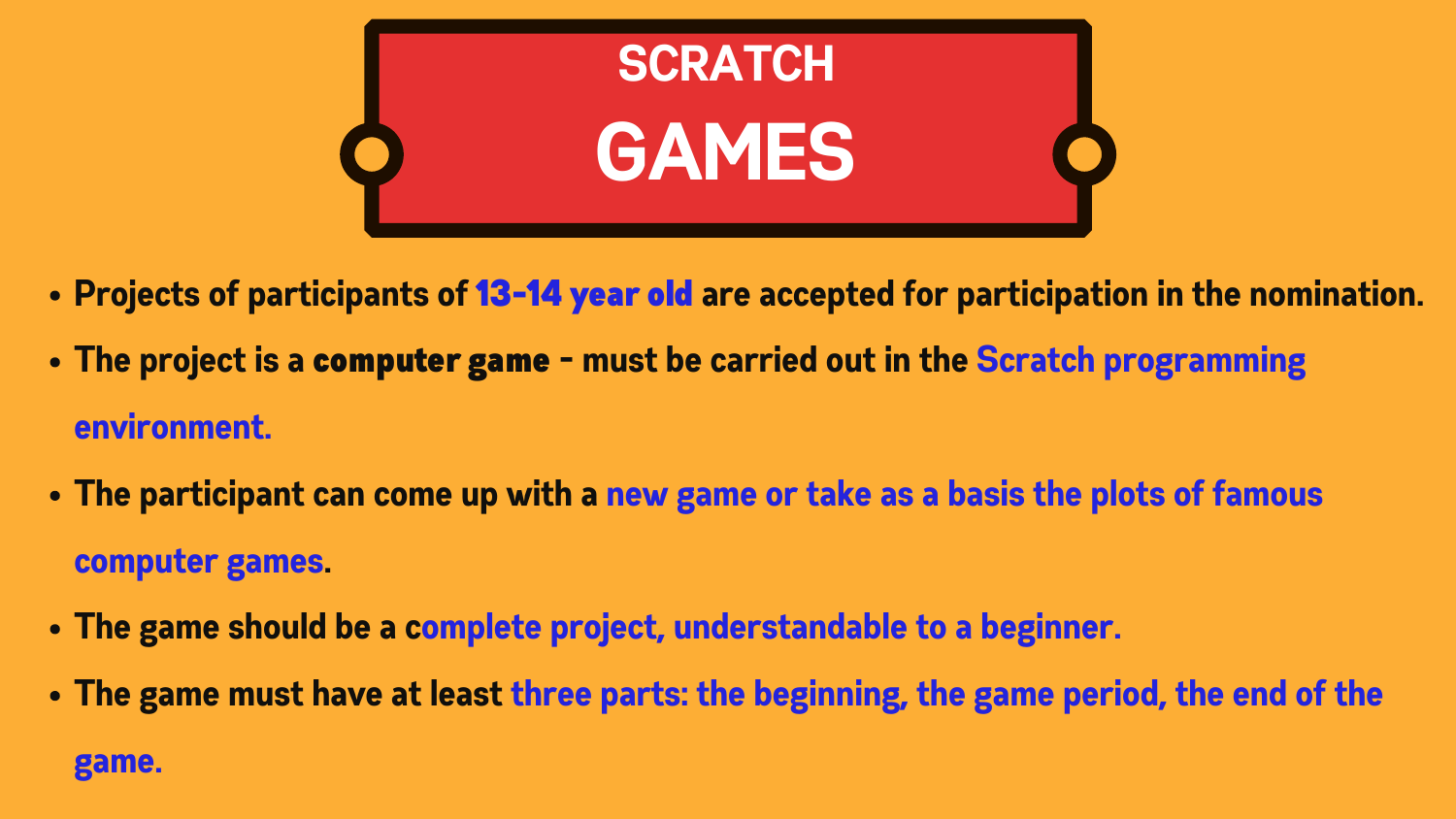- **Projects of participants of** 15-18 year old **are accepted for participation in the nomination. The project is an** electronic educational resource **- must be carried out in the Scratch**
- **programming environment.**
- **STREAM-project within the framework of the Malaysian national stage of the Scratch Olympiad is an electronic educational resource created at the junction of Science, Technology, Robotics, Engineering, Art, Mathematics.**
- **The participant can choose to develop: an interactive model of a real process or phenomenon, a simulator with diagnostics of a user skill, a training quest, etc.**



## **SCRATCH STREAM-PROJECT**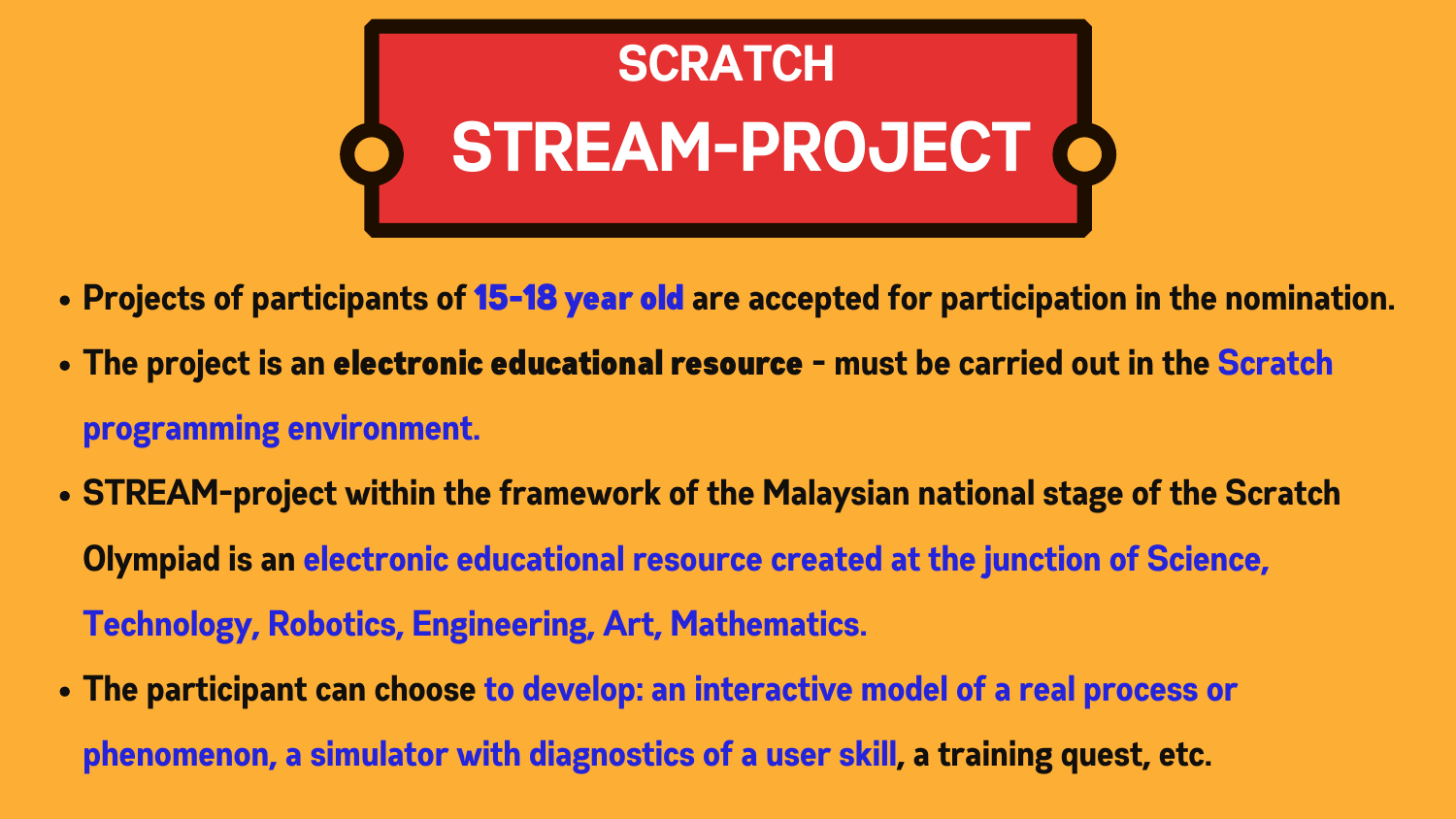- **Projects of participants of** 18 years old and older **are accepted for participation in the nomination.**
- **The project is an** electronic educational resource **- a pedagogical project implemented in the Scratch programming environment.**
- **The pedagogical project within the framework of the Malaysian national stage of the Scratch Olympiad is an electronic educational resource created on a random topic.**

### **SCRATCH SCRATCH SCHOOL**

- **The participant can choose to develop:**
	- **interactive (imitating with feedback) model of**
	- **a real object, process or phenomenon,**
	- **simulator with diagnostics of user skill,**
	- **training quest, training game, etc.**
- **In the content of an e-learning resource,**
	- participants should clearly demonstrate the
	- essence of the learning elements being
	- studied.
- - matter) and skills.
- **The project should be** educational in nature,
	- teaching the user some knowledge (subject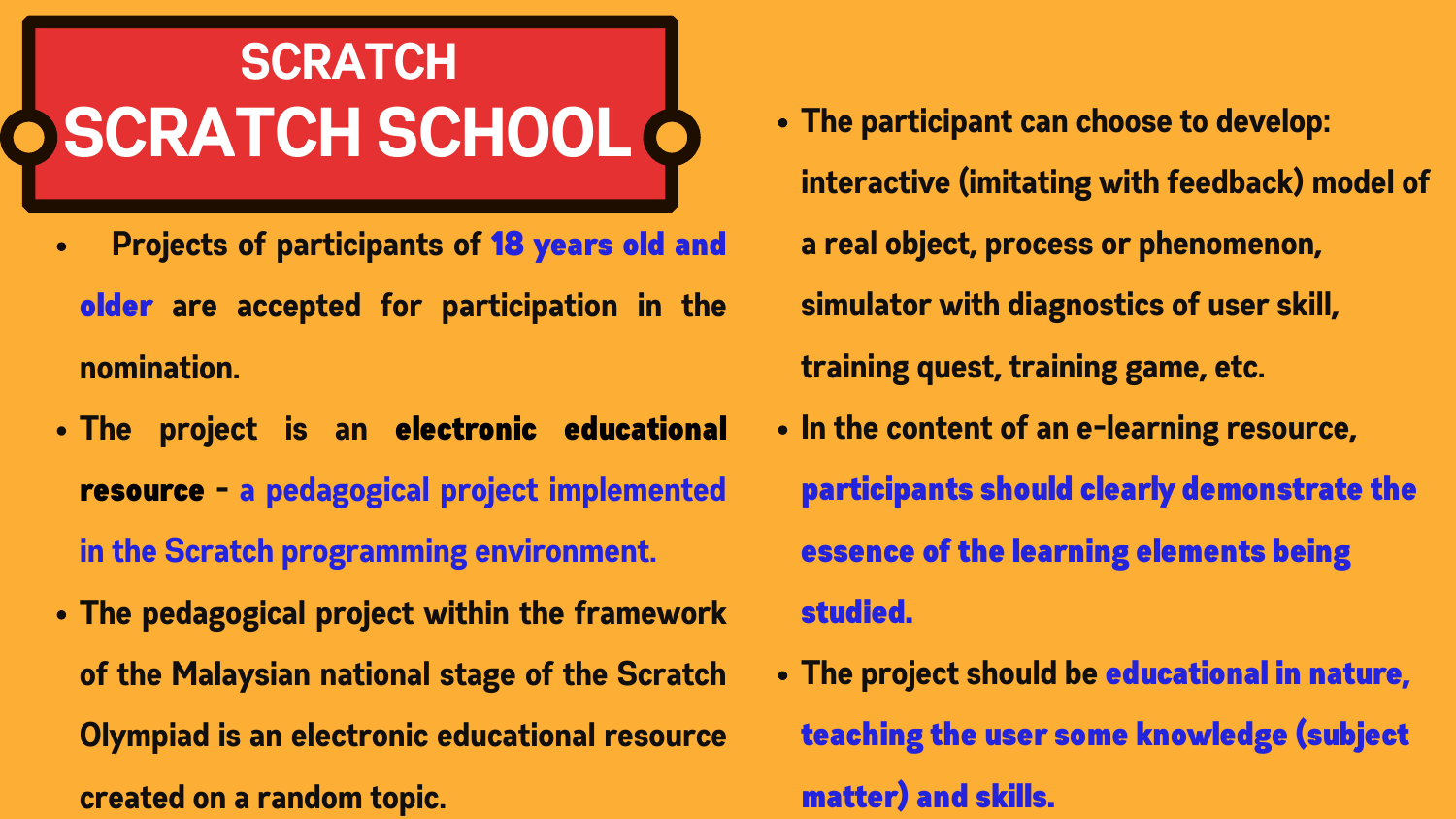### YOUR STEPS

**Finalize your project**



### **Get a confirmation**



### **Wait for the results**

### **Get a certificate and an award**

### **Submit your project**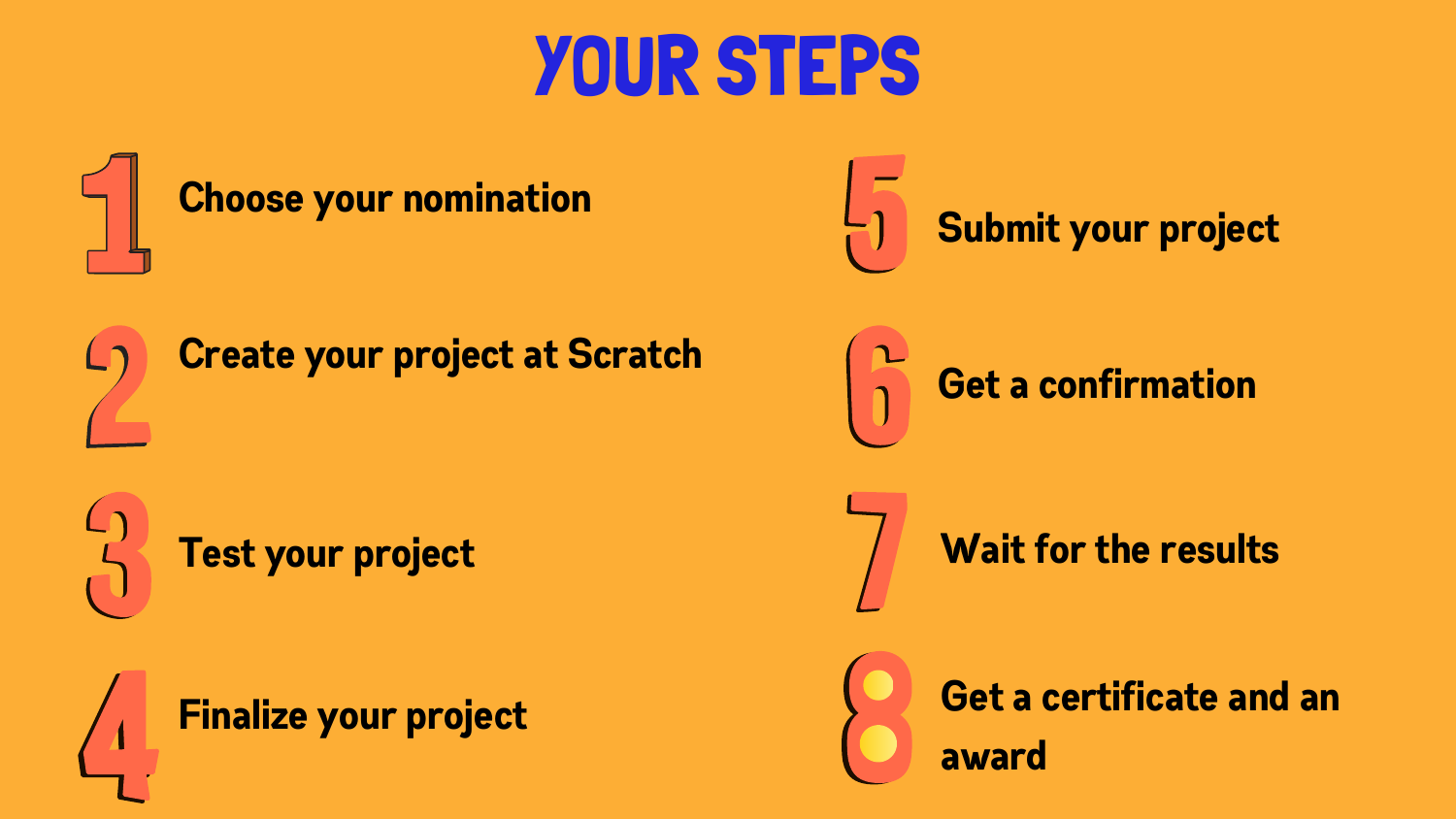## **IMPORTANT DATES SCRATCH**

- 20th APRIL 2022 **: Registration for briefing open**
- 30th APRIL 2022 **: Registration for briefing close**
- 1st MAY 2022 30th MAY 2022 **: Project**

**Nomination**

- 1st MAY 2022(Sunday 8.30 p.m.) : **Briefing** (Free)
	- **My World (7-8 year old)**
	- **My Book (9-10 year old)**
	- **Known-All (11-12 year old)**
- 21th MAY 2022 (Saturday 8.30 p.m.) : **Briefing** (Free) **Games (13-14 year old) Stream Project (15-18 year old) Scratch School (18 year old & Older)**
	-
	-
	-
	-
	- 14 MAY 2022 (Saturday 8.30 p.m.) **:**
		- **Scratch Class Session 1 -25 Max**
	- 22 MAY 2022 (Sunday 8.30 p.m.) **:**
		- **Scratch Class Session 2- 25 Max**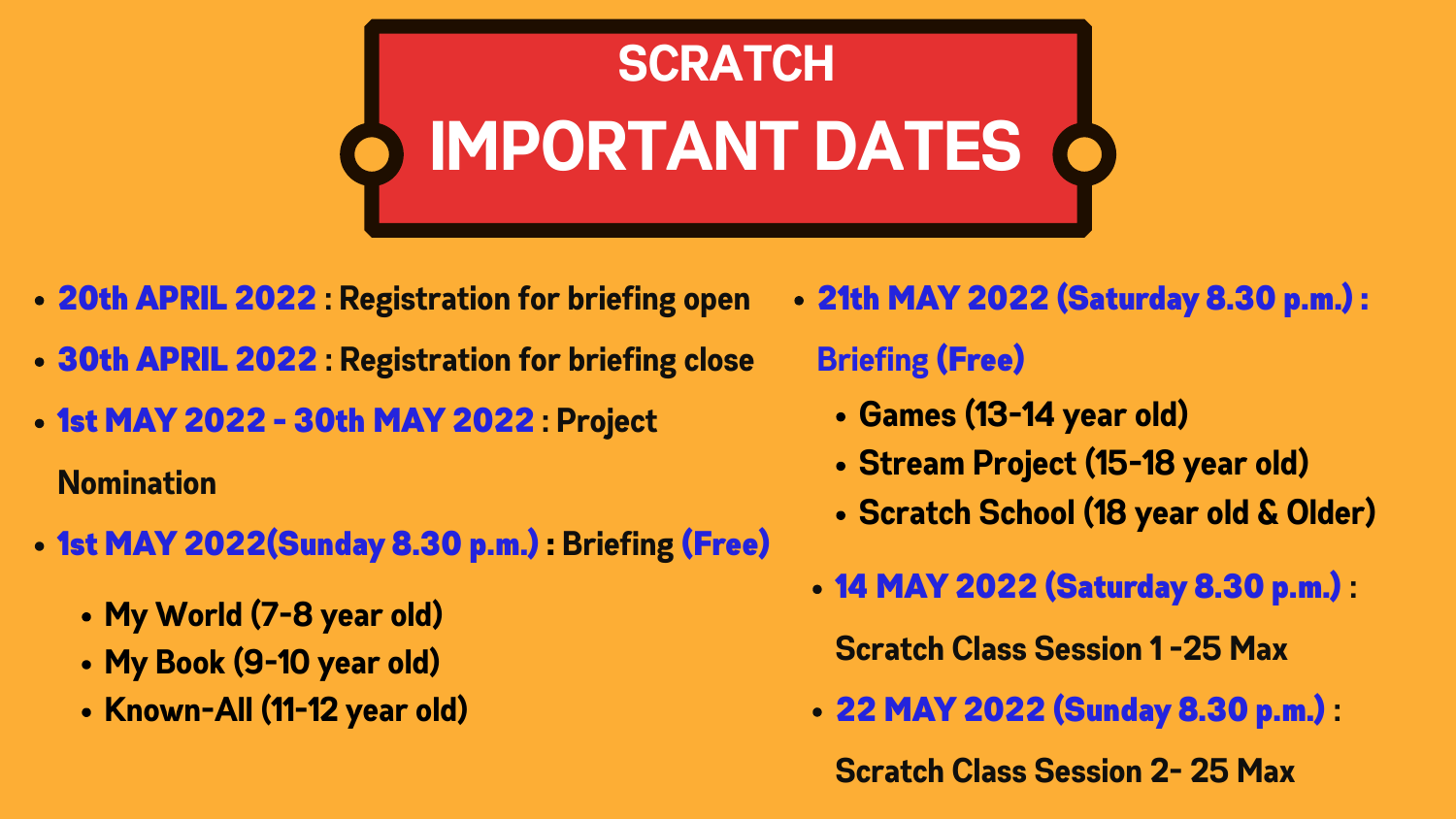## HTTPS://TINYURL.COM/ ISOTELE2022

### TELEGRAM



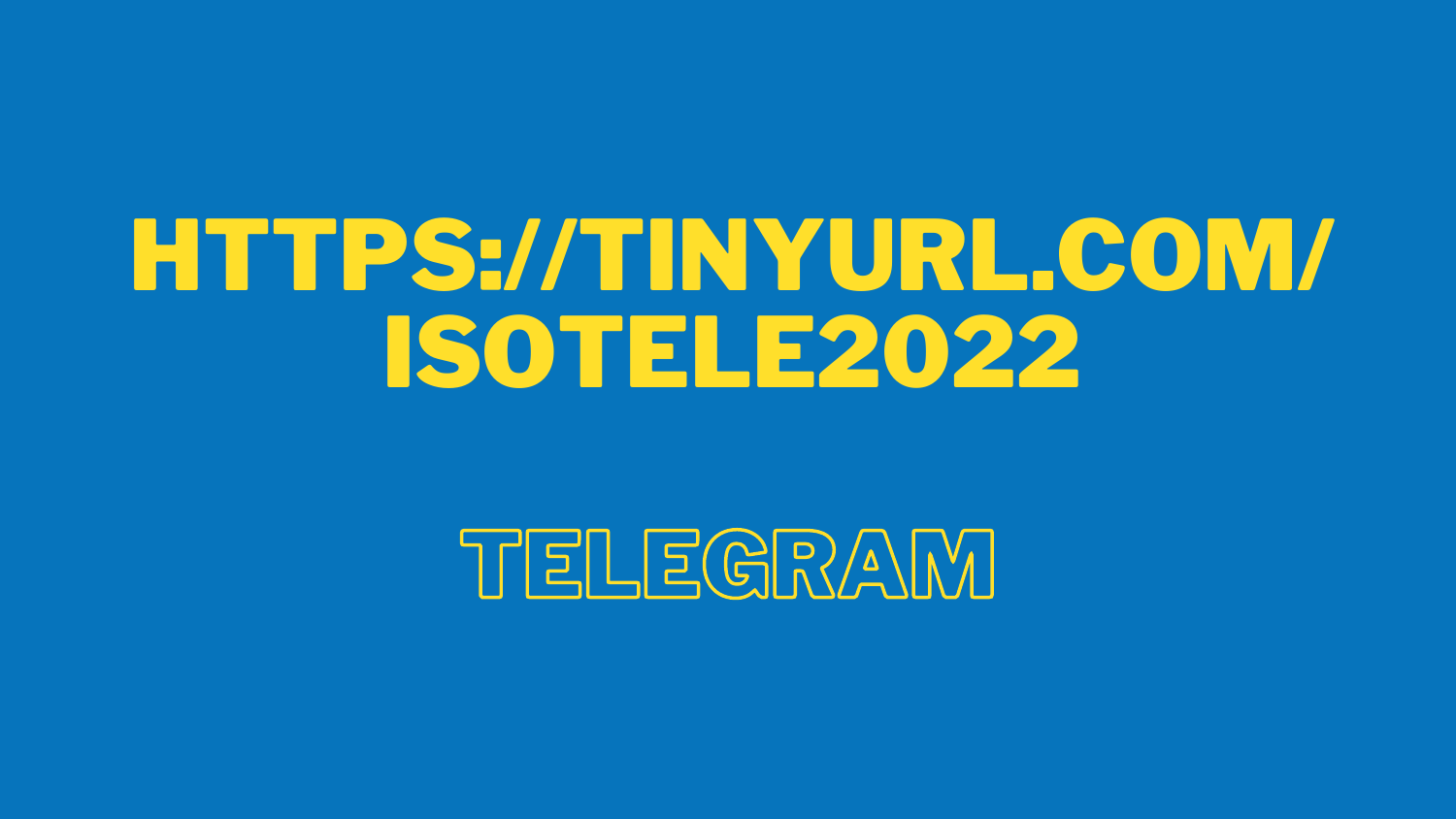### How to Submit :

Go to https://creativeprogramming.org/my Under nominations, choose your category 1. 2.

**SCRATCH** 

**NOMINATIONS** 

My world, 7-8 year old My book, 9-10 year old Know-all, 11-12 year old Games, 13-14 year old STREAM-project, 15-18 year old Scratch School, 18 and older



3. Fill up the google form and click 'submit'

### **SCRATCH+ROBBO**